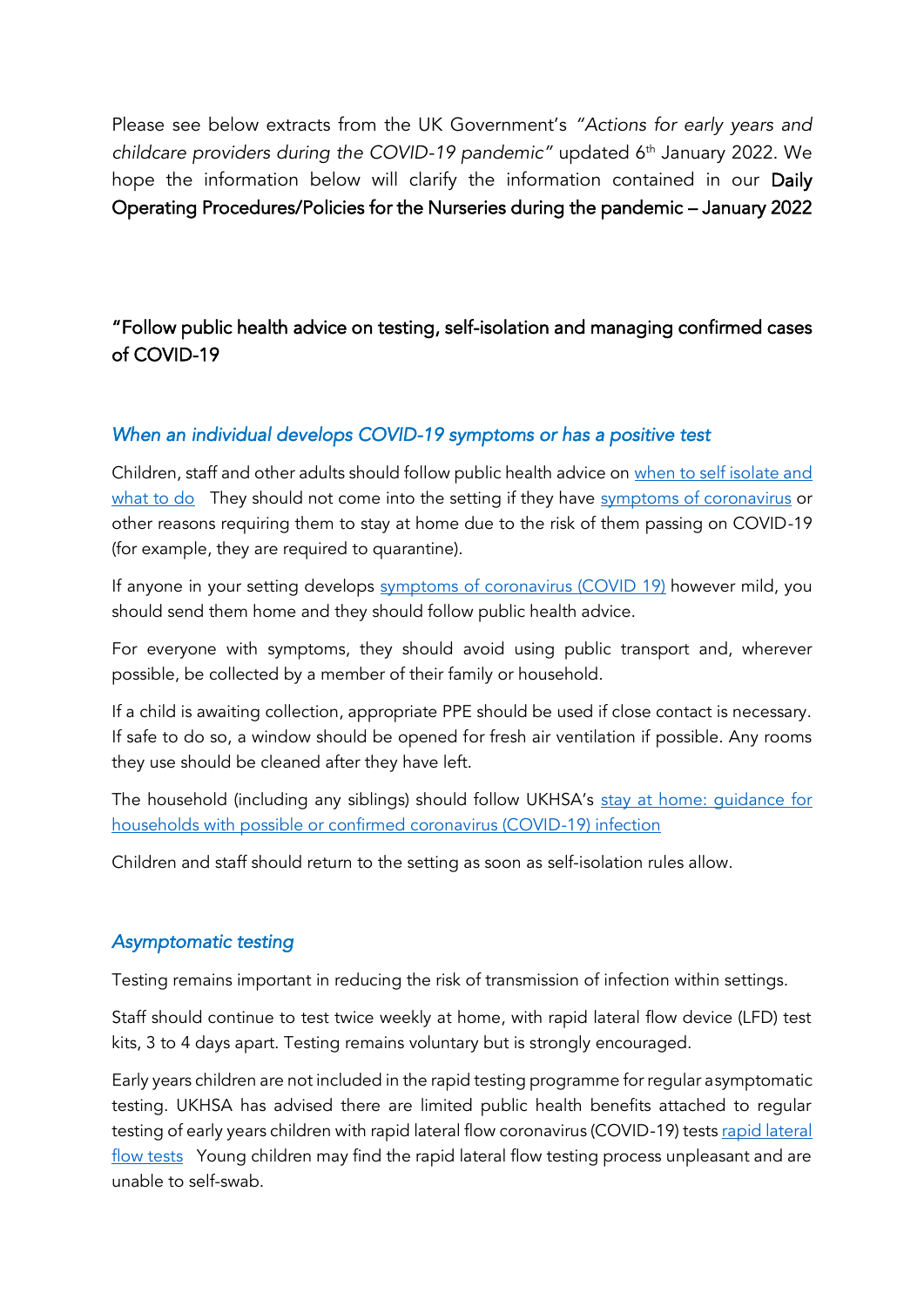### *Confirmatory PCR tests*

You should follow the latest government guidance on confirmatory PCR tests following a positive rapid lateral flow (LFD) test."

### *"Tracing close contacts and self-isolation*

Close contacts in early years settings are now being identified by [NHS Test and Trace](https://www.gov.uk/guidance/nhs-test-and-trace-how-it-works) and education and childcare settings are no longer expected to undertake contact tracing.

As with positive cases in any other setting, NHS Test and Trace will work with the positive case to identify close contacts and/or their parent or carer to identify close contacts. Contacts from a setting will only be traced by NHS Test and Trace where the positive case and/or their parent or carer specifically identifies the individual as being a close contact. This is likely to be a small number of individuals who would be most at risk of contracting COVID-19 due to the nature of the close contact. You may be contacted in exceptional cases to help with identifying close contacts, as currently happens in managing other infectious diseases.

From 14 December 2021, adults who are fully vaccinated and all children and young people aged between 5 and 18 years and 6 months identified as a contact of someone with COVID-19 are strongly advised to take a lateral flow test every day for 7 days and continue to attend their setting as normal, unless they have a positive test result. Daily testing of close contacts applies to all contacts who are:

- fully vaccinated adults people who have had 2 doses of an approved vaccine
- all children and young people aged 5 to 18 years and 6 months, regardless of their vaccination status
- people who are not able to get vaccinated for medical reasons
- people taking part, or have taken part, in an approved clinical trial for a COVID-19 vaccine

Children under 5 years who are identified as close contacts are exempt from self-isolation and do not need to take part in daily testing of close contacts. They are advised to take a PCR test if the positive case is in their household.

Further information is available in:

• [NHS Test and Trace: what to do if you are contacted](https://www.gov.uk/guidance/nhs-test-and-trace-how-it-works)

# • stay at home: quidance for households with possible or confirmed coronavirus (COVID-19) [infection](https://www.gov.uk/government/publications/covid-19-stay-at-home-guidance/stay-at-home-guidance-for-households-with-possible-coronavirus-covid-19-infection)

18-year-olds are treated in the same way as children until 6 months after their 18th birthday, to allow them the opportunity to get fully vaccinated. At which point, they will be subject to the same rules as adults and so if they choose not to get vaccinated, they will need to selfisolate if identified as a close contact of someone with COVID-19